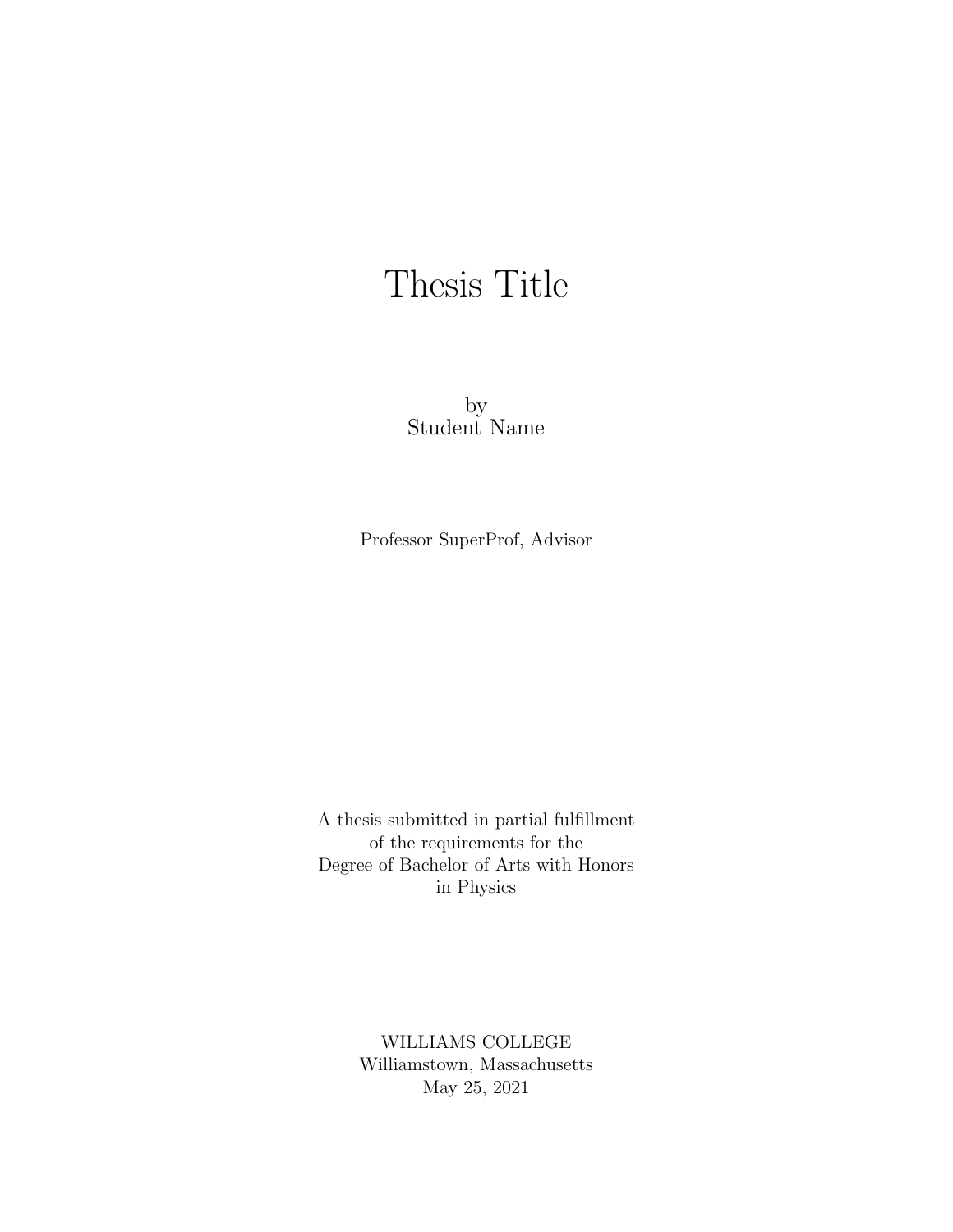## Abstract

Your abstract will summarize your thesis in one or two paragraphs. This brief summary should emphasize methods and results, not introductory material.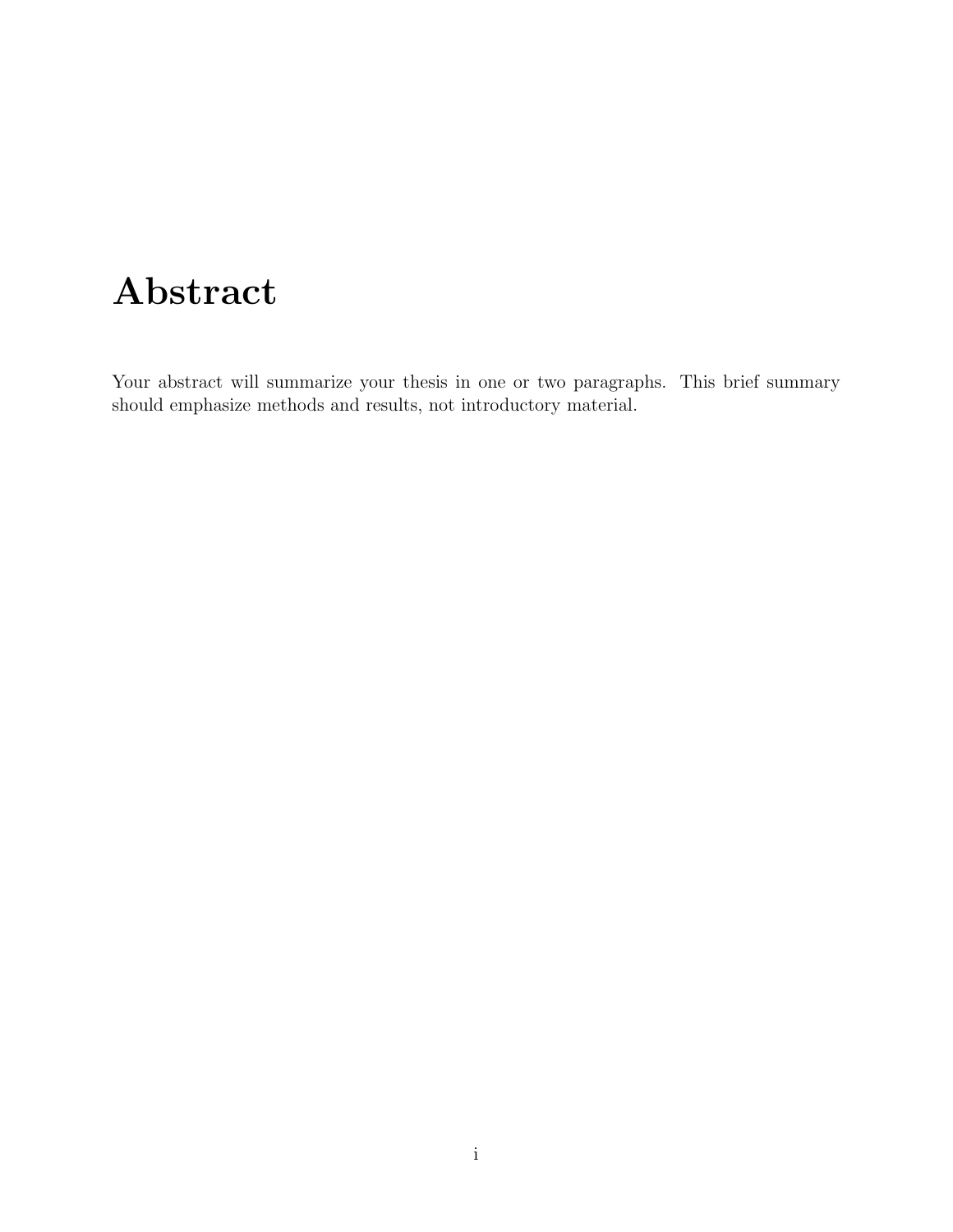## Executive Summary

Your executive summary will give a detailed summary of your thesis, hitting the high points and perhaps including a figure or two. This should have all of the important take-home messages; though details will of course be left for the thesis itself, here you should give enough detail for a reader to have a good idea of the content of the full document. Importantly, this summary should be able to stand alone, separate from the rest of the document, so although you will be emphasizing the key results of your work, you will probably also want to include a sentence or two of introduction and context for the work you have done.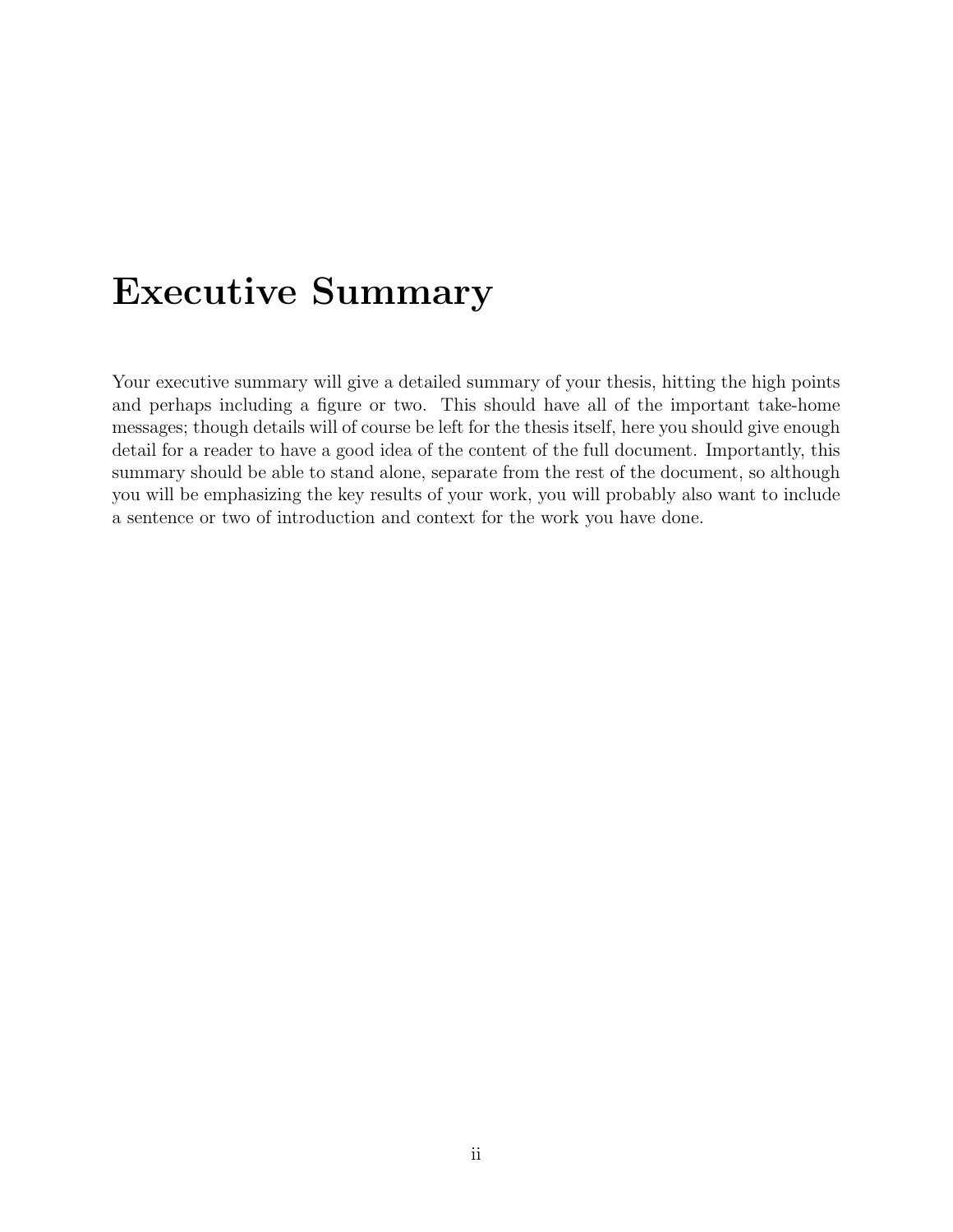## Acknowledgments

The acknowledgment section is optional, but most theses will include one. Feel free to thank anyone who contributed to your effort if the mood strikes you. Inside jokes and small pieces of humor are fairly common here . . .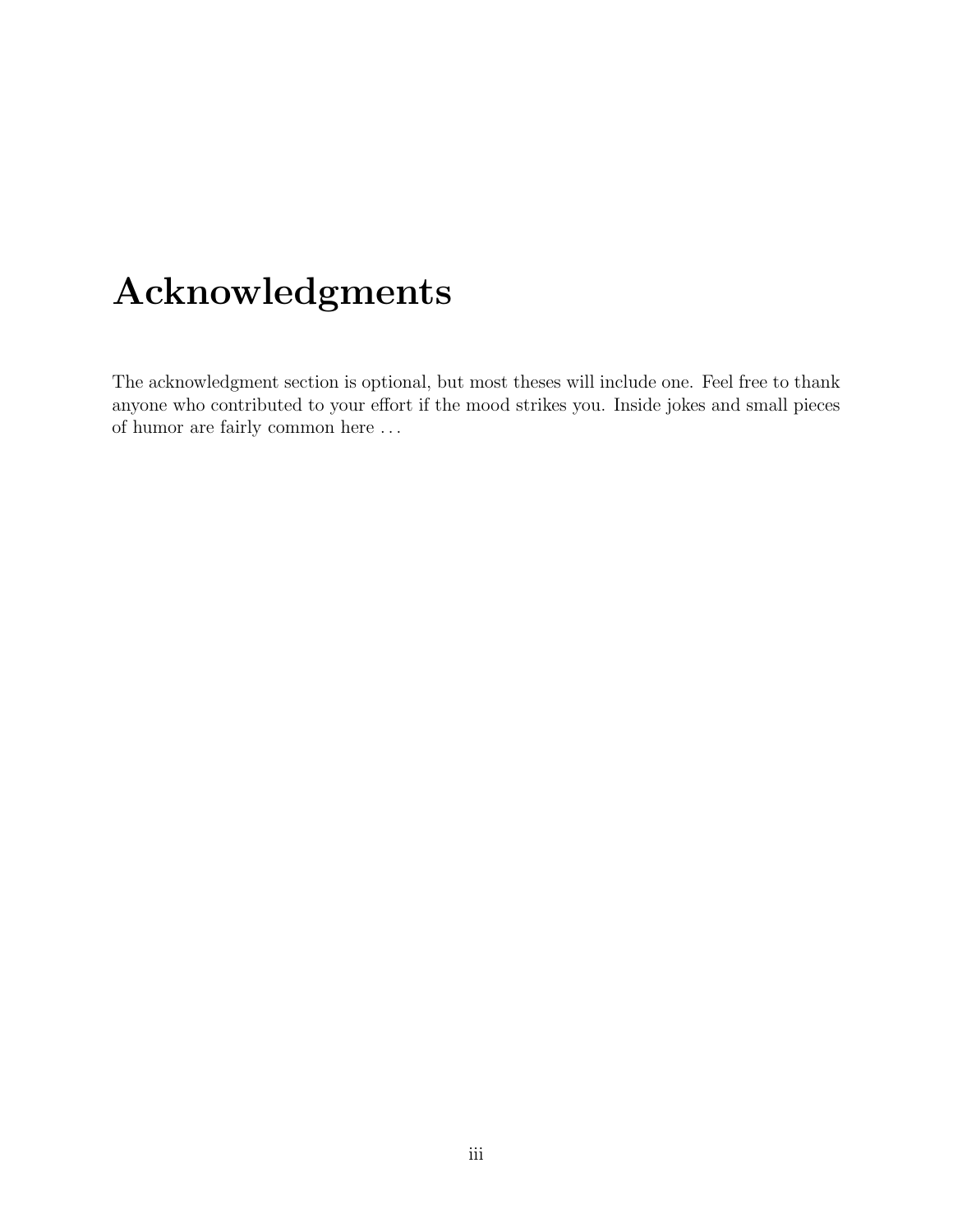## **Contents**

| Abstract                                    | i                                                                |
|---------------------------------------------|------------------------------------------------------------------|
| <b>Executive Summary</b>                    | ii                                                               |
| Acknowledgments                             | iii                                                              |
| Introduction<br>12<br>1.2.1<br>1.2.2<br>1.3 | $\mathbf{1}$<br>$\mathbf{1}$<br>$\overline{2}$<br>$\overline{2}$ |
| A second chapter                            | $\boldsymbol{\Lambda}$                                           |
| A An appendix                               | $\mathbf{5}$<br>5                                                |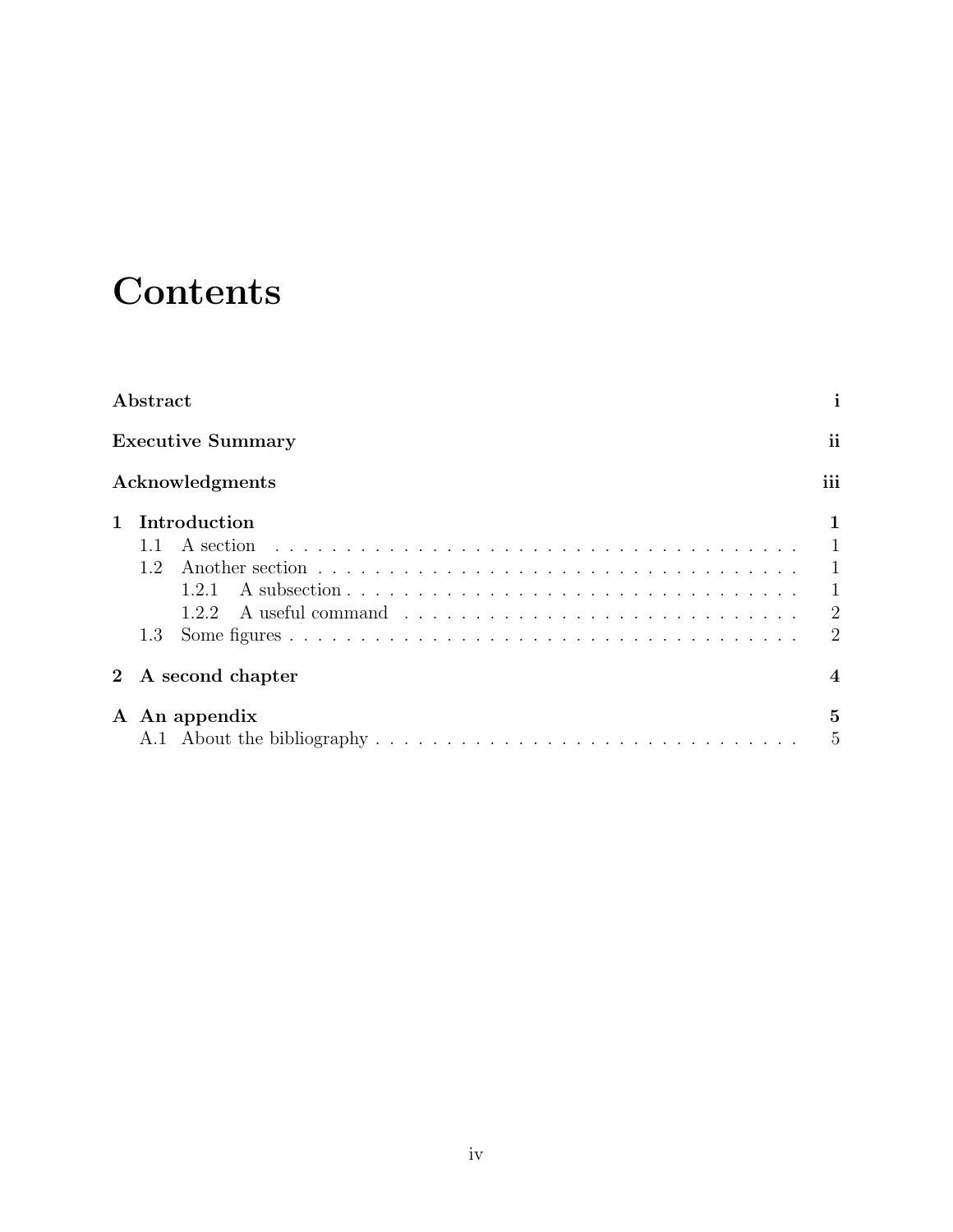# List of Figures

| 1.1 Short-form caption $\ldots \ldots \ldots \ldots \ldots \ldots \ldots \ldots \ldots \ldots \ldots \ldots$ |  |
|--------------------------------------------------------------------------------------------------------------|--|
|                                                                                                              |  |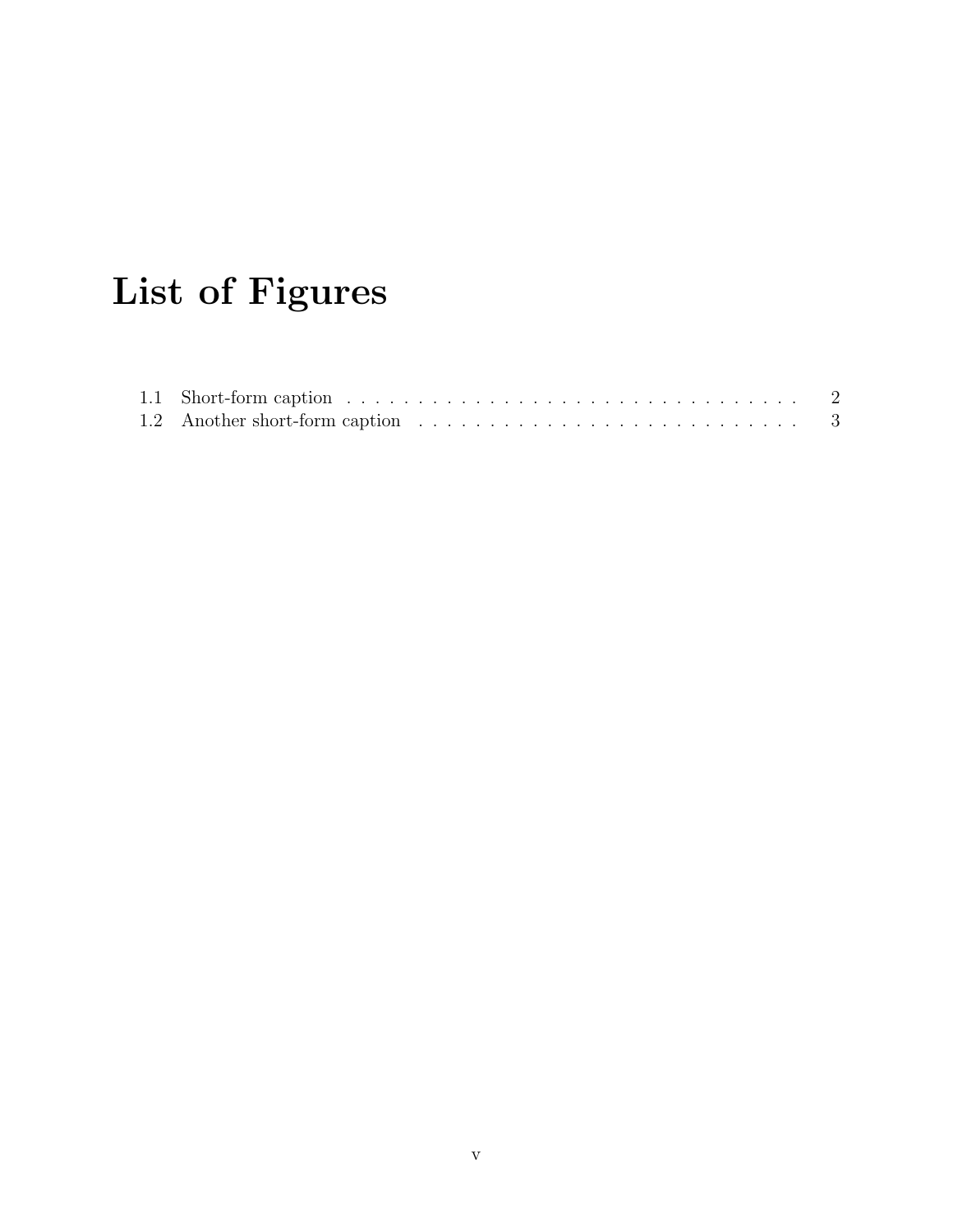# Chapter 1 Introduction

The introduction is one of the most important pieces of your thesis. Here is a place for you to introduce the problem(s) on which you have worked and place them in the larger context of your field. You should aim to ensure that this section is completely understandable to virtually anyone - and certainly anyone with a sophomore-level grasp of physics. Presumably this will include references to the literature.

In addition to setting your work into context, a second good idea for your introduction is to give a short outline for what the rest of your thesis will discuss. This is often done in the closing paragraph(s) of the introduction with sentences like "In the following chapters  $\dots$ " and "Chapter 2 discusses . . . " Tremendous detail is not required in this outline, but rather just a brief road map for the rest of the document.

### 1.1 A section

The  $\setminus$  section tag will create a new section within a chapter. Sections will be sequenced with digits following a decimal point in the table of contents, i.e. this is section 1.1.

### 1.2 Another section

This second section is, obviously, 1.2.

#### 1.2.1 A subsection

Subsections are created using the \subsection delineate smaller pieces of your document, and will appear after a second decimal point; this is subsection 1 of section 2 of chapter 1, i.e. 1.2.1.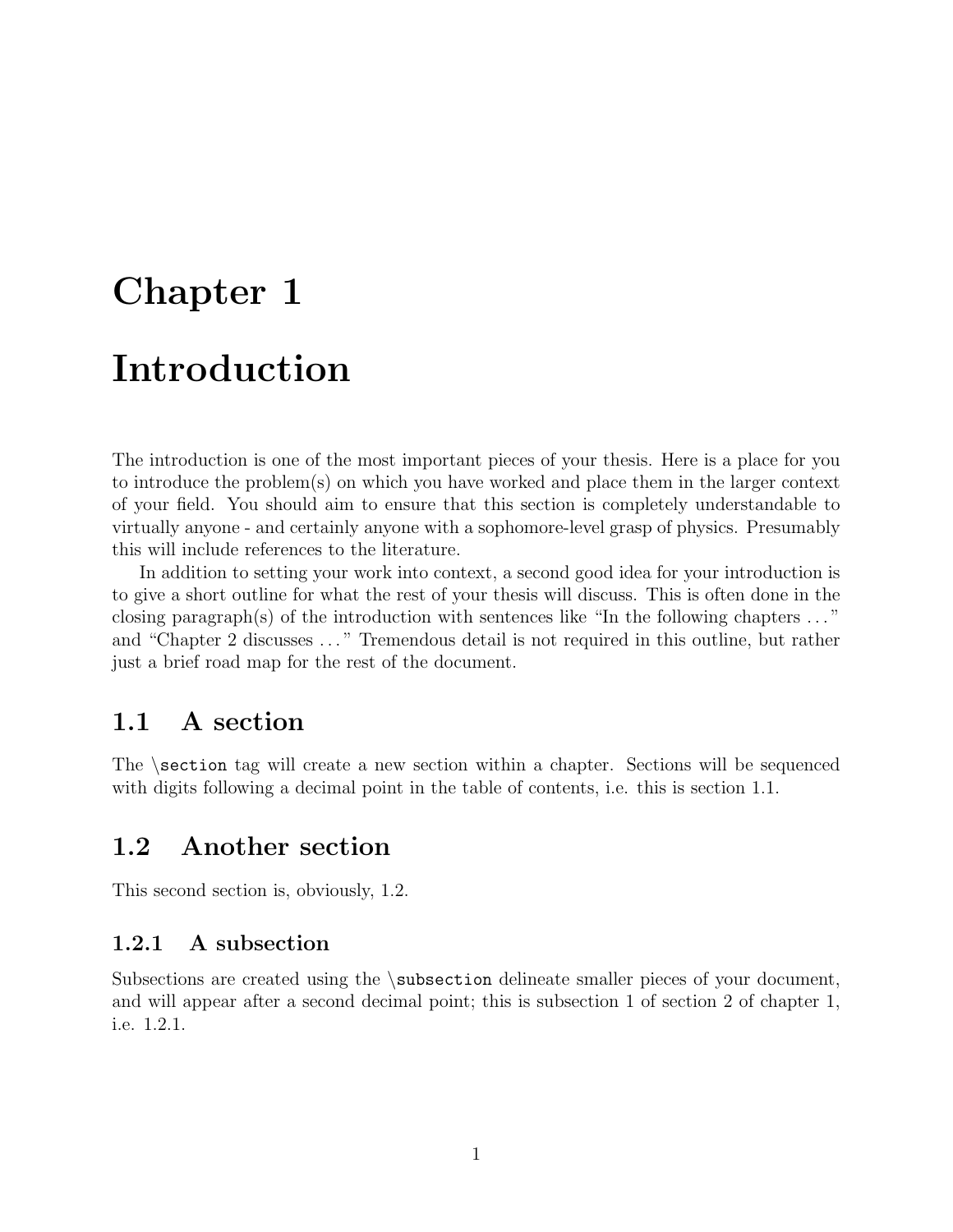#### A subsubsection

Subsubsections are still smaller sections. By default, this is the finest subdivision of a chapter in LATEX, and they will not appear in the table of contents.

## 1.2.2 A useful command This is a mar-

One command I often ask my students to use is \marginpar, which can be used to create agin note. margin note. These are super helfpul if there's something to which you need to return later (say, after you've looked up a number), as notes in the margin are really easy to find quickly.

### 1.3 Some figures

You will surely want to add figures to your thesis to help explain your ideas. There are a number of different ways to include such things, but the most typical way would be to generate the figure in another piece of software (MATLAB, Mathematica, Adobe Illustrator, ... and simply include it in your LATEX code. This will require use of the *figure* environment.<sup>1</sup> See this document's  $\LaTeX{}$  code for details . . .



Figure 1.1: Long-form caption that appears in main body of the document

Here, back in the main body of the text, we can create a reference to figure 1.1. This is automatic; the actual numbers are not typed into the code, but rather the  $\mathcal{F}$  tag has been used. Always always always use the \ref command to reference figures, or invariably

<sup>&</sup>lt;sup>1</sup>there are many other possible environments to include figures, such as wrapfigure, but these will require including additional packages . . .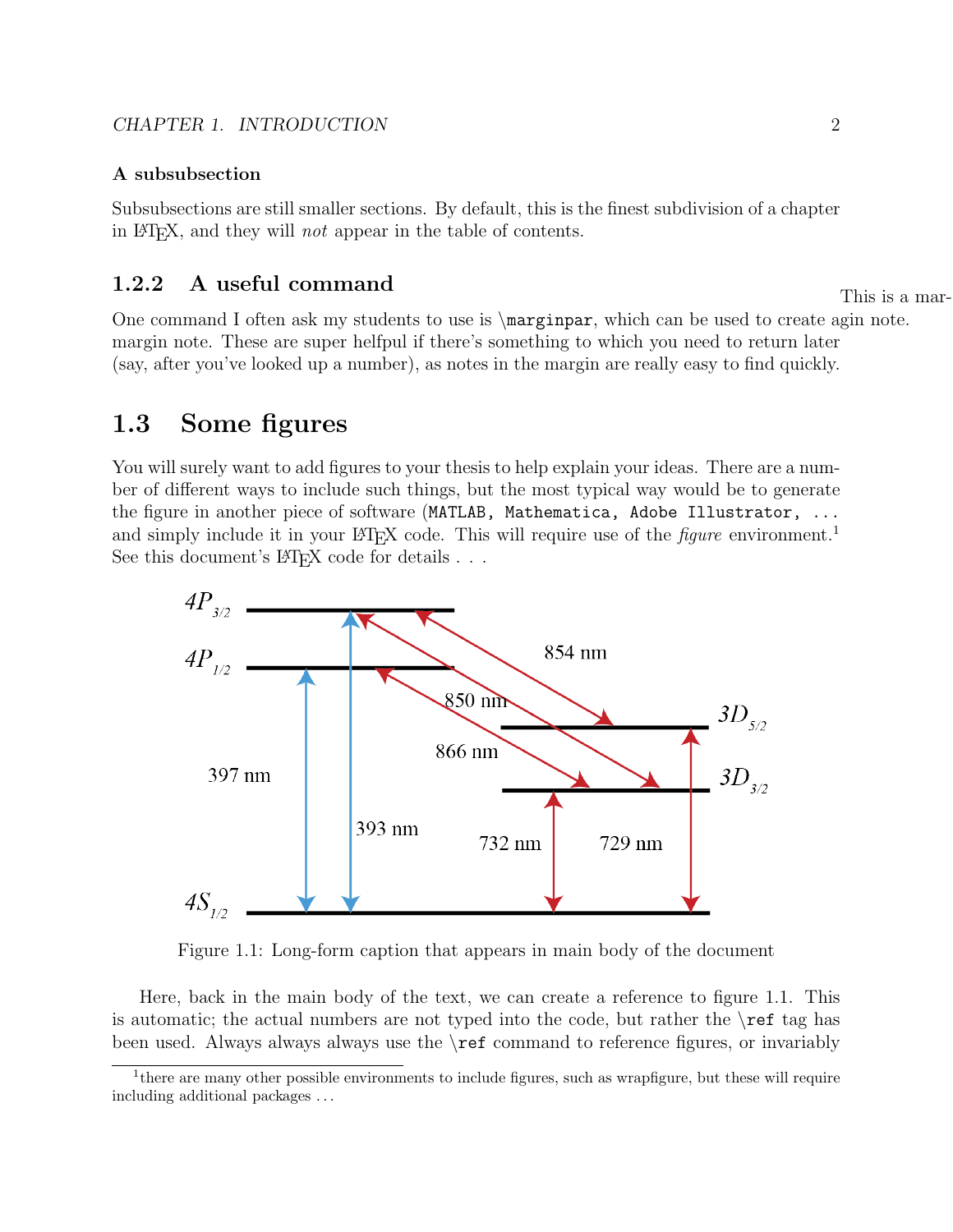at some point you'll move something and all of your references will be incorrect and you'll have to fix them manually.

As an alternative to the ordinary figure environment, you might deem it desirable to tuck a figure in more closely amongst the text. This has a separate environment known as wrapfig. Here we will include the same figure as above a second time, but this time using the *wrapfig* environment. This will insert the figure into your document with the text wrapping around the perimeter, rather than offsetting it into its own separate chunk of page, as above. As before, we can use an

automated reference to the figure using the  $\ref$ 



Figure 1.2: A figure included using the wrapfig environment

tag; here we have figure 1.2. Working with the wrapfigure environment sometimes requires a little bit of massaging to ensure that everything lines up properly in your document, but with a small amount of work you will find that you can get the text to box the figure quite nicely.

|  |                  |  |  |  | Here I have added a table, because tables are also useful. This table has nothing to       |  |
|--|------------------|--|--|--|--------------------------------------------------------------------------------------------|--|
|  |                  |  |  |  | do with the rest of the material in this thesis template, but you should probably only add |  |
|  | relevant tables. |  |  |  |                                                                                            |  |

| Name           | $3\sigma$ CO(3-2) limit<br>Dist.<br>SpT<br>$3\sigma$ M <sub>dust</sub><br>Age |           | Disk indicator |                      |                           |                           |
|----------------|-------------------------------------------------------------------------------|-----------|----------------|----------------------|---------------------------|---------------------------|
|                |                                                                               | (pc)      | (Myr)          | limit $(M_{\oplus})$ | $(mJy \text{ km s}^{-1})$ |                           |
| J0226          | L0                                                                            | 46.5      | 45             | 0.01                 | 24                        | $Pa\beta$ , IR            |
| J0501          | M4.5                                                                          | 47.8      | 42             | 0.01                 | 23                        | $H\alpha$ , IR            |
| J1546          | M <sub>5</sub>                                                                | 59.2      | 55             | 0.01                 | 14                        | HeI, [OI], $H\alpha$ , IR |
| $J0446$ A/B    | $\rm M6/M6$                                                                   | 82.6/82.2 | 42             | 0.027                | 18                        | $H\alpha$ , IR            |
| J0949 A/B      | $\text{M}4/\text{M}5$                                                         | 79.2/78.1 | 45             | 0.024                | 17                        | $H\alpha$ , IR            |
| LDS $5606$ A/B | M5/M5                                                                         | 84/84     | 30-44          | 0.027                | 19                        | $H\alpha$ , IR, UV        |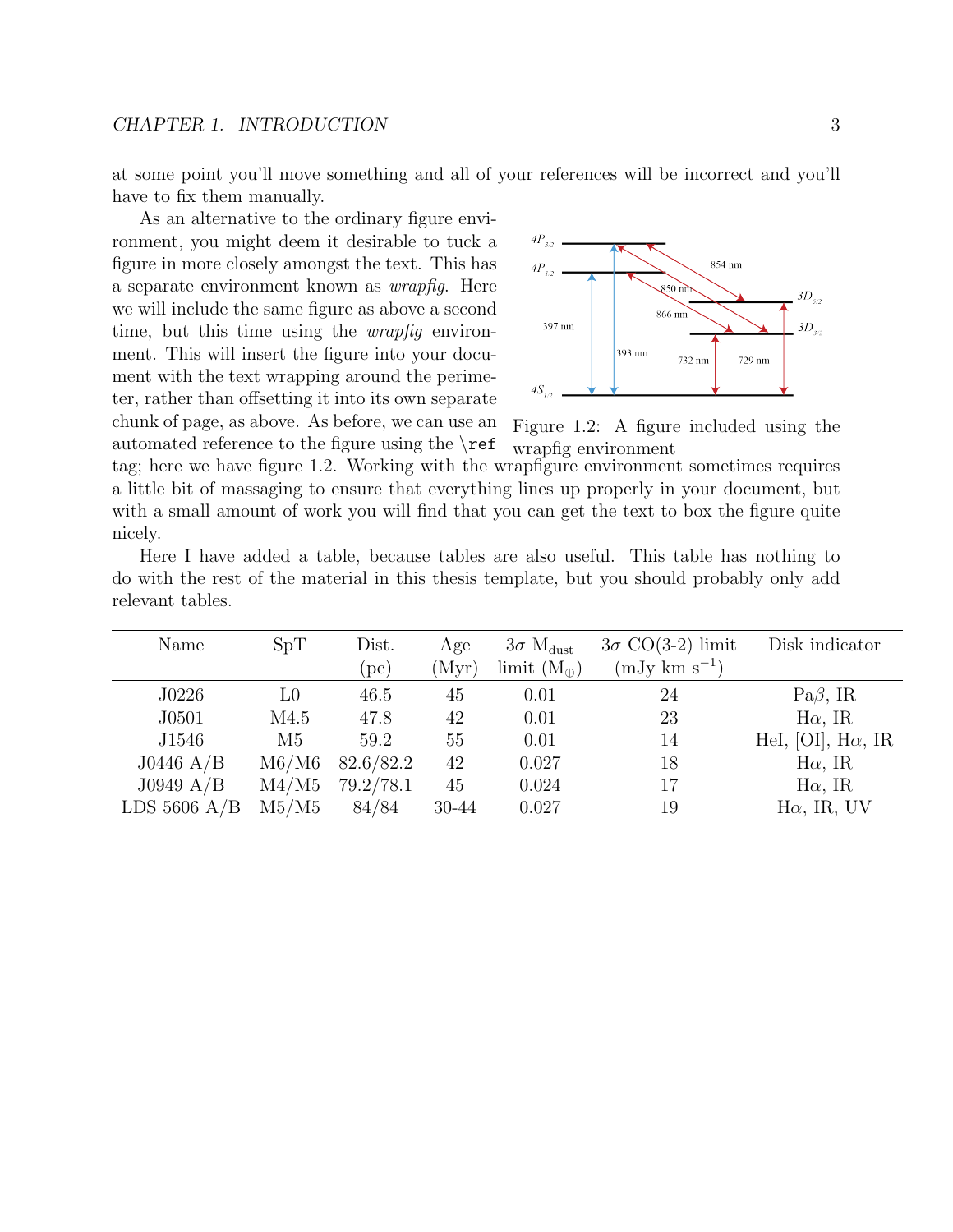# Chapter 2 A second chapter

Here is a second mock chapter. As far as the LAT<sub>E</sub>X is concerned, it is in no way different from the introduction excepting that it appears after it in the main .tex file. As before, it can be populated with sections, subsections, figures, etc. as you see fit.

In fact, you will probably write perhaps three to six chapters for your thesis depending on how your work is most effectively organized. Most theses will contain an introduction, at least one 'body' chapter, and some sort of conclusions/future directions chapter. Most theses will also include an appendix or two . . .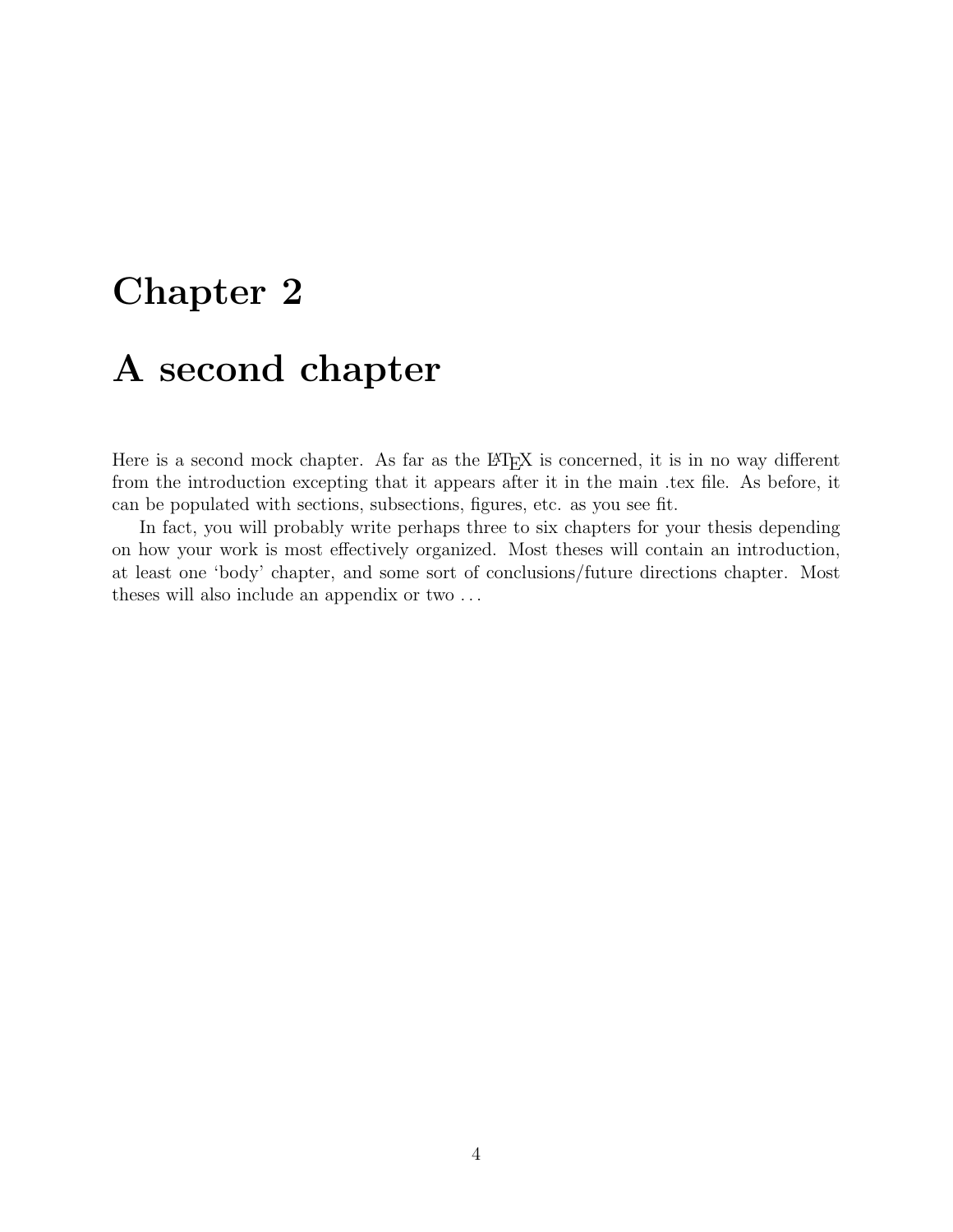# Appendix A An appendix

Appendices are a good idea for almost any thesis. Your main thesis body will likely contain perhaps 40-60 pages of text and figures. You may well write a larger document than this, but chances are that some of the information contained therein, while important, does not merit a place in the main body of the document. This sort of content - peripheral clarifying details, computer code, information of use to future students but not critical to understanding your work ... - should be allocated to one or several appendices.

## A.1 About the bibliography

What follows this is the bibliography. This has its own separate environment and syntax; check out the comments in the .tex files for details. Worth nothing, though, is that you may find it helpful to use automated bibliography management tools. BibTeX will automatically generate a bibliography from you if you create a database of references. Other software - for example JabRef on a pc - can be used to make managing the reference database easy. Regardless, once you've created a .bib file you can cite it in the body of your thesis using the  $\c{ite tag.}$  For example, one might wish to cite a reference by Bermudez [1]. If you use BibTeX, you can put the relevant information into a referencedatabase (called bibliography.bib here), and then BibTeX will compile the references into a .bbl file ordered appropriately for your thesis based on when the citations appear in the main document.